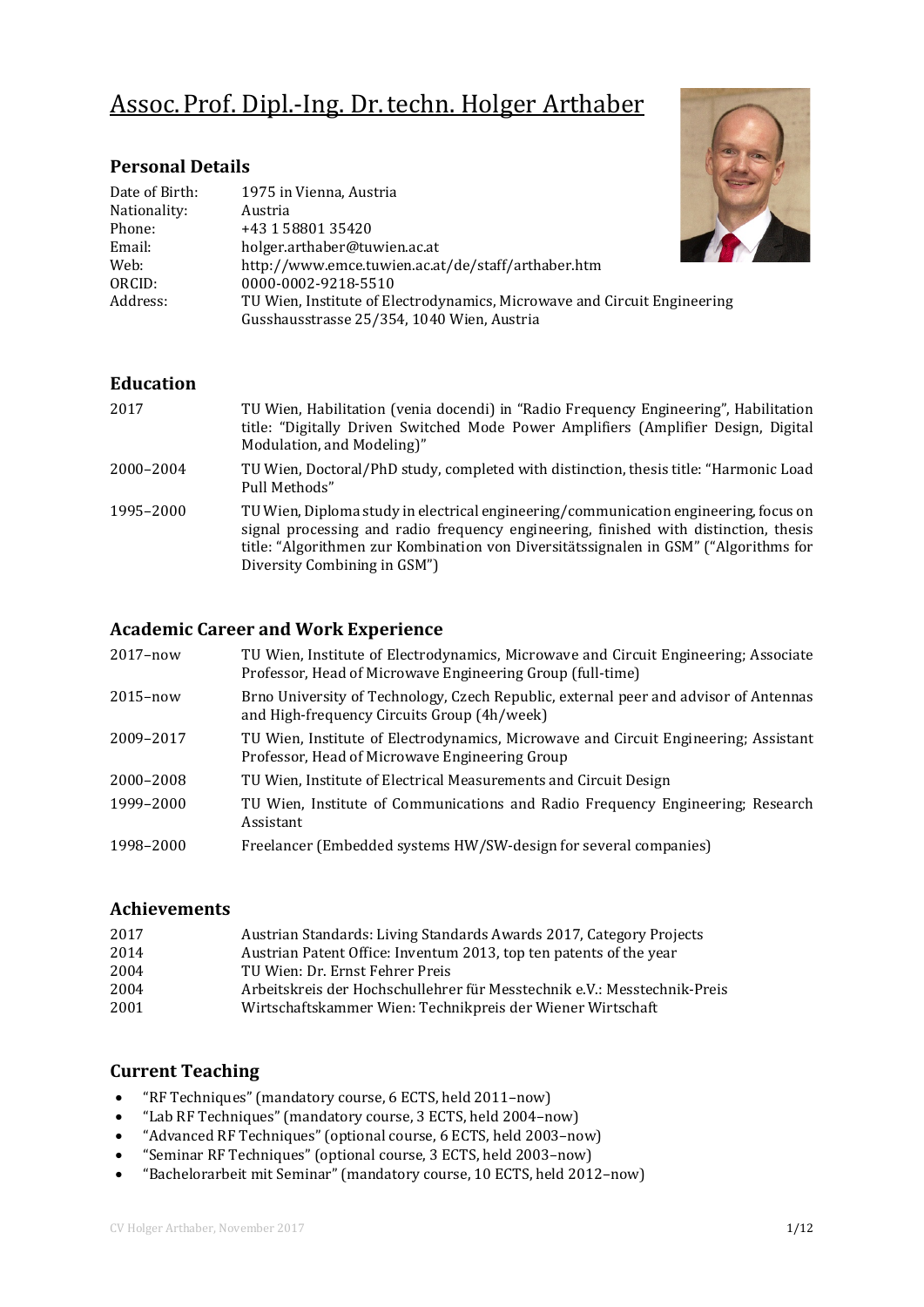## **Past Teaching**

- "Seminar for Diploma Students" (mandatory course, 3 ECTS, held 2014–2016)<br>• "Messtechnik" (mandatory course 4 ECTS, held 2000–2013)
- "Messtechnik" (mandatory course, 4 ECTS, held 2000–2013)<br>• "Messtechnik Labor" (mandatory course 2 ECTS held 2000–
- "Messtechnik Labor" (mandatory course, 2 ECTS, held 2000–2013)<br>• "Messgeräte Eine Einführung" (optional course, 1 ECTS, held 2001
- "Messgeräte Eine Einführung" (optional course, 1 ECTS, held 2001–2013)
- "Steuerungstechnik" (optional course, 1 ECTS, held 2000–2012)
- "Projektarbeit (Übergangsregelung B.-Arbeit)" (optional course, 2.5 ECTS, held 2012)
- "Messtechnik, Bakkalaureats-Vertiefung" (optional course, 7.5 ECTS, held 2004–2011)
- "EDV-orientierte Projektarbeit für Elektrotechnik" (optional course, held 2000–2004)
- "Programmierpraktikum" (optional course, held 2000–2004)<br>• "Messtechnik. Vertiefung" (optional course, held 2003)
- "Messtechnik, Vertiefung" (optional course, held 2003)
- "Hochfrequenztechnik 1" (optional course, held 2002)<br>• "Elektronische Schaltungstechnik" (optional course, he
- "Elektronische Schaltungstechnik" (optional course, held 2001)
- "Einführungspraktikum Elektrotechnik" (optional course, held 2000)
- "Einf. Elektrotechnik Labor" (optional course, held 2000)

#### **Theses Supervision**

- PhD theses: Assistive supervisor of 4 ongoing and 3 finished PhD theses<br>• Diploma theses: Supervisor of 4 ongoing and 19 finished diploma theses
- Diploma theses: Supervisor of 4 ongoing and 19 finished diploma theses<br>• Bachelor theses /projects: Supervisor of 33 finished bachelor theses
- Bachelor theses/projects: Supervisor of 33 finished bachelor theses

#### **Research Interests**

- Antenna design and measurements
- Digitally (binary) driven RF power amplifiers
- Load-pull techniques (active/broadband loads, IF-calibration techniques)<br>• Material characterization
- Material characterization
- Microwave sensing
- Microwave system design
- Mixed digital/RF circuits (incl. real-time signal processing)
- Modeling and linearization of RF power amplifiers (with focus on digitally driven amplifiers)
- Nonlinear measurement techniques (LSNA, X-parameters, pulsed measurements)
- RFID systems (channel measurement/emulation, localization algorithms)
- Switched mode power amplifiers

#### **Research Projects**

Project manager of 3 ongoing and 30 research projects in the past ten years. Obtained funds over 2.5 million Euros. Projects include EU-funded activities, national funding, and cooperation with industry.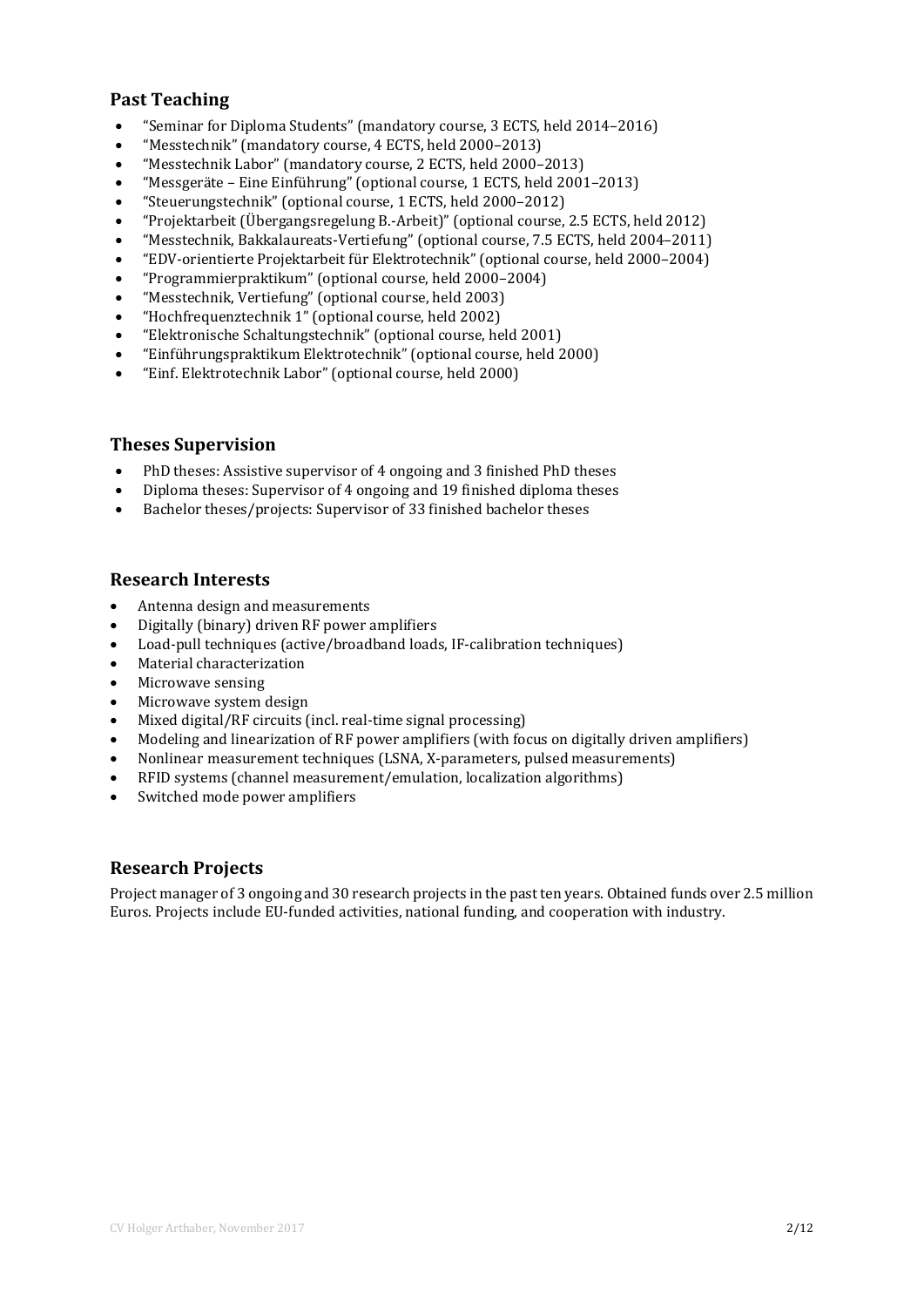## **Activities in the Scientific and Academic Community**

*(Not including non-regular activities)*

| $2018-$      | Editorial Board Member of International Journal of RF and Microwave Computer-Aided<br>Engineering                                                                              |
|--------------|--------------------------------------------------------------------------------------------------------------------------------------------------------------------------------|
| 2017         | Organizer of 5 <sup>th</sup> Workshop of Radio Frequency Working Group (ARGE HFT),<br>September 28th/29th, 2017                                                                |
| 2017         | IEEE Transactions for Microwave Theory and Techniques, Guest Editor for INMMiC-<br>related mini issue                                                                          |
| 2017         | TPC chair, "International Workshop on Integrated Nonlinear Microwave and<br>Millimetre-wave Circuits (INMMiC)", Graz, Austria, April 20 <sup>th</sup> -21 <sup>st</sup> , 2017 |
| $2015 - now$ | Co-operation with Brno University of Technology, peer and external advisor of<br>Antennas and High-frequency Circuits Group (INWITE project)                                   |
| $2013 - now$ | Member of "Radio Frequency Working Group of the Austrian Research Association"<br>(ARGE HFT)                                                                                   |
| $2012 - now$ | TPC Member "The European Conference on Antennas and Propagation (EuCAP)"                                                                                                       |
| 2012         | Panel Member, Academy of Finland, Wireless Data Transfer Review Panel                                                                                                          |
| 2012         | Contributions to RF teaching of Telecommunication Master Curriculum                                                                                                            |
| 2011         | Chair and Organizer of "International Workshop on Integrated Nonlinear Microwave<br>and Millimetre-wave Circuits (INMMiC)", Vienna, Austria April 18th-19th, 2011              |
| $2011 - now$ | URSI Austria, Head of Commission B (Fields and Waves)                                                                                                                          |
| $2011 - now$ | TPC Core and Steering Committee Member of "International Workshop on Integrated<br>Nonlinear Microwave and Millimetre-wave Circuits (INMMiC)"                                  |
| 2010-now     | Reviewer for "Radioengineering Journal" (Proceedings of Czech and Slovak Technical<br>Universities)                                                                            |
| 2008-now     | TPC Member "The International EURASIP Workshop on RFID Technology"                                                                                                             |
| 2008-now     | Reviewer for "The European Microwave Conference (EuMC)"                                                                                                                        |
| 2007         | Co-Chair and Co-Organizer of "The First International EURASIP Workshop on RFID<br>Technology", RFID 2007, Vienna, Austria, September 24 <sup>th</sup> -25 <sup>th</sup> , 2007 |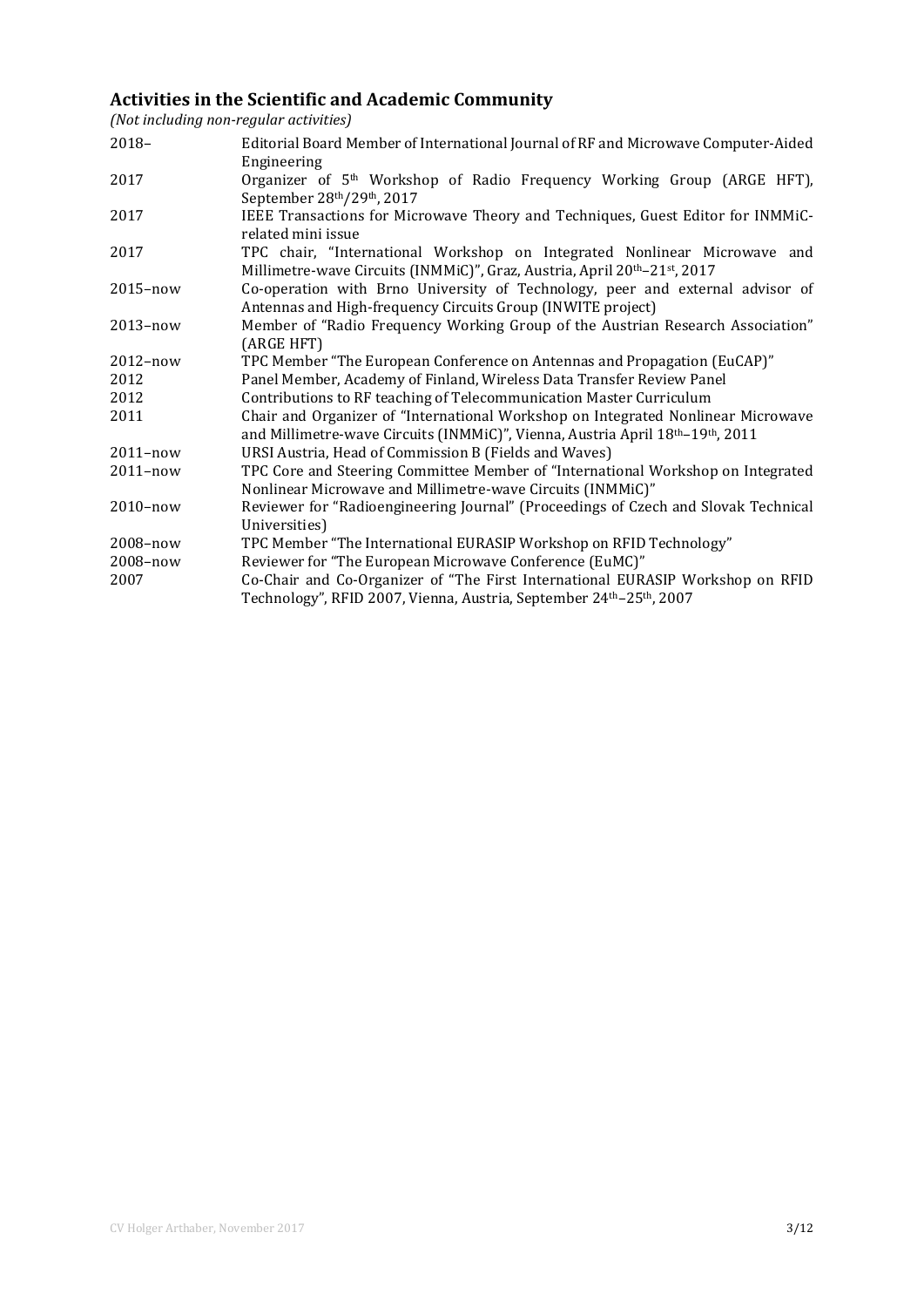## **Publication sorted by dominant research field**

*(Only fields with ≥ 4 publications listed)*

#### **Antenna design and measurement**

[J.19], [J.17], [J.16], [C.32], [C.26]

## **Microwave sensing and material characterization**

[J.21], [J.20], [J.12], [J.10], [J.9], [J.3], [C.63], [C.61], [C.54], [C.53], [C.43], [C.40], [C.19]

## **RF power amplifiers – design of analog PAs**

[J.2], [J.1], [C.21], [C.4], [C.3], [I.5]

## **RF power amplifiers – design of digital switched mode PAs**

[J.6], [C.48], [C.42], [C.38], [C.33]

#### **RF power amplifiers – load/source pull**

[M.2], [B.1], [J.4], [C.13], [C.12], [C.8], [C.6], [C.5], [I.10], [I.9], [I.8], [I.7], [I.6], [I.4], [I.3], [I.2], [I.1]

#### **RF power amplifiers – nonlinear modeling of digital switched mode PAs**

[J.18], [J.15], [C.64], [C.60], [C.55], [C.52], [C.49], [C.44], [C.39], [C.37], [C.34]

## **RF power amplifiers – nonlinear modeling of analogue PAs**

[C.65], [C.62], [C.56], [C.14], [C.11], [C.10], [C.9], [C.7]

## **RF power amplifiers – signal processing for digital switched mode PAs**

[J.11], [J.8], [C.31], [C.30]

#### **Radio frequency identification**

[J.23], [J.22], [J.14], [J.7], [C.59], [C.58], [C.50], [C.45], [C.28], [C.27], [C.25], [C.24], [C.23], [C.20], [C.18], [C.17], [C.16], [I.12], [I.11]

## **Terahertz electronics**

[J.13], [C.47], [C.46], [C.41], [C.35]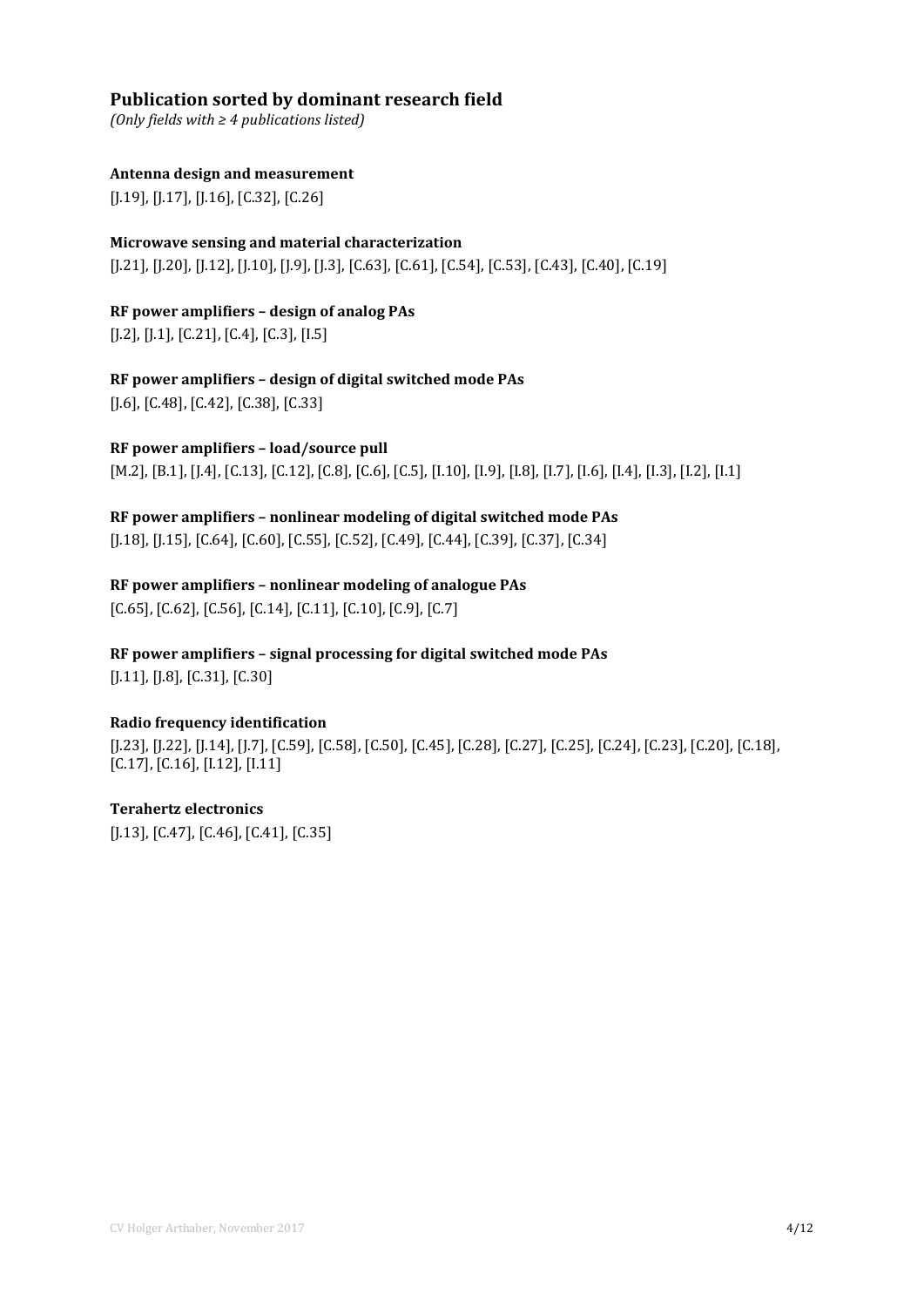#### **Publication list**

#### **Monographs**

- [M.2] H. Arthaber, "Harmonic Load Pull Methods", PhD thesis, TU Wien, March 2004.
- [M.1] H. Arthaber, "Algorithms for Combining Diversity Signals in GSM", diploma thesis, TU Wien, Feb. 2000.

#### **Book chapters**

- [B.2] H. Schweinzer, S. F. Shaukat, H. Arthaber, "Media," in *The Industrial Electronics Handbook, second edition*, eds. B. M. Wilamowski and J. D. Irwin, CRC Press, Mar. 2011, pp. 2-1–2-17, doi: 10.1201/b10603-4.
- [B.1] H. Arthaber, M. Mayer: "Source and Load Pull Techniques," in *Characterization and Modelling Approaches for Advanced Linearisation Techniques*, Nov. 2005, pp. 27–62, ISBN 81-308-0027-6.

#### **Journals (peer-reviewed)**

- [J.23] F. Galler, S. Grebien, T. Faseth, K. Witrisal, G. Magerl, H. Arthaber, "Extension of an SDR UHF RFID Testbed for MIMO and Monostatic Time of Flight Based Ranging," *IEEE Journal of Radio Frequency Identification*, IEEE Early Access, doi: 10.1109/JRFID.2017.2749200
- [J.22] S. Grebien, J. Kulmer, F. Galler, M. Goller, E. Leitinger, H. Arthaber, K. Witrisal, "Range Estimation and Performance Limits for UHF-RFID Backscatter Channels," *IEEE Journal of Radio Frequency Identification*, IEEE Early Access, doi: 10.1109/JRFID.2017.2749514
- [J.21] O. Huber, H. Arthaber, "Dielectric Characterization of RF-Printed Circuit Board Materials by Microstrip Transmission Lines and Conductor-Backed Coplanar Waveguides up to 110 GHz," *IEEE*<br> *Transactions* 
on Microwave Theory and Techniques, IEEE Early Access, *Transactions on Microwave Theory and Techniques*, IEEE Early Access, doi: 10.1109/TMTT.2017.2750152
- [J.20] A. Aichholzer, C. Schuberth, H. Mayer, H. Arthaber, "Microwave Testing of Moist and Oven-Dry Wood to evaluate Grain Angle, Density, Moisture Content and the Dielectric Constant of Spruce from 8 GHz to 12 GHz," *European Journal of Wood and Wood Products*, pp. 1–15, May 2017, doi: 10.1007/s00107-017-1203-x
- [J.19] J. Puskely, T. Mikulasek, J. Lacik, Z. Raida, H. Arthaber, "SIW-Fed Vivaldi Antenna with Beam Steering Capabilities", *Microwave and Optical Technology Letters*, vol 59, issue 5, pp. 1022–1027, May 2017, doi: 10.1002/mop.30447
- [J.18] N. Leder, B. Pichler, T. Faseth, H. Ruotsalainen, H. Arthaber, "Hierarchical Table Based Model for All-Digital RF-Transmitters," *IEEE Transactions on Microwave Theory and Techniques*, vol. 65, issue 3, March 2017, doi: 10.1109/TMTT.2016.2630068
- [J.17] J. Lambor, J. Lacik, Z. Raida, H. Arthaber, "High-Gain Wideband SIW Offset Parabolic Antenna," *Microwave and Optical Technology Letters*, vol. 58, issue 12, pp. 2888–2892, Dec. 2016, doi: 10.1002/mop.30170
- [J.16] J. Puskely, J. Lacik, Z. Raida, H. Arthaber, "High Gain Dielectric Loaded Vivaldi Antenna for Ka Band Applications," *IEEE Antennas and Wireless Propagation Letters*, vol. 15, no. 1, pp. 2004–2007, Dec. 2016, doi: 10.1109/LAWP.2016.2550658
- [J.15] H. A. Ruotsalainen, N. Leder, B. Pichler, H. Arthaber, G. Magerl, "Equivalent Complex Baseband Model for Digital Transmitters Based on 1-bit Quadrature Pulse Encoding," *IEEE Transactions on Circuits*  pp. 2739–2747, doi: 10.1109/TCSI.2015.2476395.
- [J.14] H. Arthaber, T. Faseth, F. Galler, "Spread-Spectrum Based Ranging of Passive UHF EPC RFID Tags," pp. 1734–1737. doi: 10.1109/LCOMM.2015.2469664.
- [J.13] D. Bachmann, N. Leder, M. Rösch, G. Scalari, M. Beck, H. Arthaber, J. Faist, K. Unterrainer, J. Darmo, ["Broadband terahertz amplification in a heterogeneous quantum cascade laser,](http://dx.doi.org/10.1364/OE.23.003117)" *Optics Express*, vol. 23, no. 3, pp. 3117-3125, Feb. 2015, doi: 10.1364/OE.23.003117.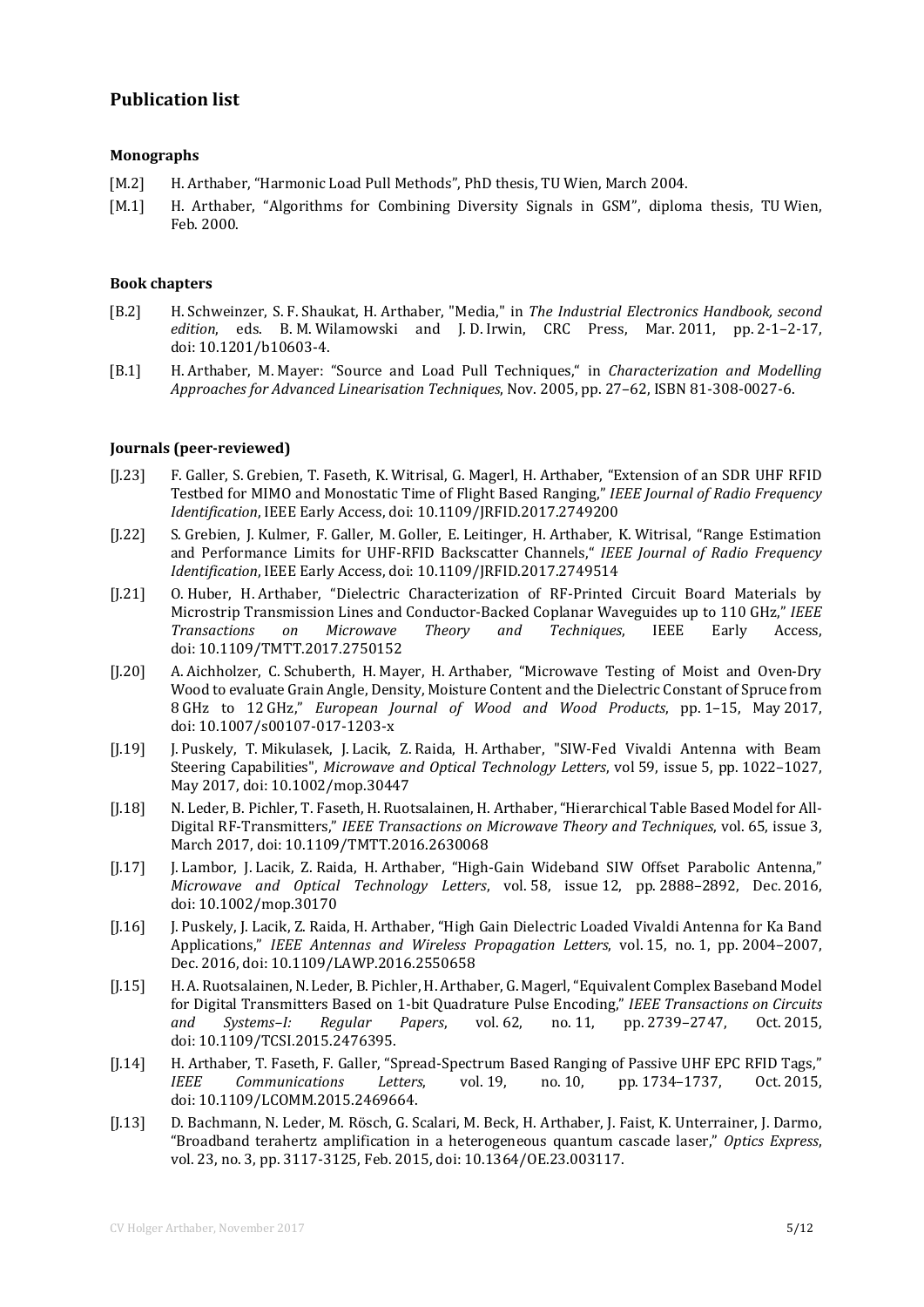- [J.12] J. K. Denzler, C. Lux, H. Arthaber, "Contactless moisture content and density evaluation of sawn timber using microwave transmission," *International Wood Products Journal*, vol. 5, no. 4, pp. 200– 206, Nov. 2014, doi: 10.1179/2042645314Y.0000000066.
- [J.11] H. A. Ruotsalainen, H. Arthaber, T. I. Laakso, G. Magerl, "Quantization Noise Reduction Techniques for Digital Pulsed RF Signal Generation Based on Quadrature Noise Shaped Encoding," *IEEE Transactions on Circuits and Systems–I: Regular Papers*, vol. 61, no. 9, pp. 2525–2536, July 2014, doi: 10.1109/TCSI.2014.2332259.
- [J.10] A. Aichholzer, H. Arthaber, C. Schuberth, H. Mayer, "Non-Destructive Evaluation of Grain Angle, Moisture Content and Density of Spruce with Microwaves," *European Journal of Wood and Wood Product*s, vol. 71, no. 6, pp. 779–786, Nov. 2013, doi: 10.1007/s00107-013-0740-1.
- [J.9] J. K. Denzler, J. Koppensteiner, H. Arthaber, "Grain angle detection on local scale using microwave transmission," *International Wood Products Journal*, vol. 4, no. 2, pp. 68–74, May 2013, doi: 10.1179/2042645313Y.0000000030.
- [J.8] H. A. Ruotsalainen, H. Arthaber, G. Magerl, "A New Quadrature PWM Modulator with Tunable Center Frequency for Digital RF Transmitters," *IEEE Transactions on Circuits and Systems–II: Express Briefs*, vol. 59, no. 11, pp. 756–760, Nov. 2012, doi: 10.1109/TCSII.2012.2222834.
- [J.7] H. Arthaber, T. Faseth, M. Winkler, "Emulation des Funkkanals und des Transponders in UHF-Mautsystemen," e&i Elektrotechnik und Informationstechnik, vol. 128, no. 7–8, pp. 282–287, Aug. 2011, doi: 10.1007/s00502-011-0017-5.
- [J.6] C. Schubert, P. Singerl, M. E. Gadringer, H. Arthaber, A. Wiesbauer, G. Magerl, "Highly Efficient Switched-Mode Transmitter Using a Current Mode Class-D RF Amplifier," *International Journal of RF and Microwave Computer-Aided Engineering*, vol. 20, no. 4, pp. 446–457, July 2010, doi: 10.1002/mmce.20450.
- [J.5] A. Adalan, G. Simhandl, H. Arthaber, "Robuste funkbasierte Sensornetze Aktuelle Forschungsaktivitäten und innovative Lösungsansätze für infrastrukturlose Positionierungssysteme," e&i Elektrotechnik und Informationstechnik, vol. 127, no. 3, pp. 47–55,
- [J.4] H. Arthaber, M. L. Mayer, G. Magerl, "An active load-pull setup for broadband signals using digital baseband processing for the active loop," *International Journal of RF and Microwave Computer-Aided Engineering*, vol. 18, no. 6, pp. 574–581, Nov. 2008, doi: 10.1002/mmce.20333.
- [J.3] B. Považay, A. Unterhuber, B. Hermann, H. Sattmann, H. Arthaber, W. Drexler, "Full-field timeencoded frequency-domain optical coherence tomography," *Optics Express*, vol. 14, no. 17, pp. 7661–7669, Aug. 2006, doi: 10.1364/OE.14.007661.
- [J.2] H. Arthaber, "In-situ Messung von Strom- und Spannungsverläufen in Mikrowellentransistoren," Technisches Messen, vol. 72, no. 4, pp. 205–214, Apr. 2005, doi: 10.1524/teme.72.4.205.62918.
- [J.1] H. Arthaber, M. L. Mayer, A. Gafni, M. E. Gadringer, G. Magerl, "A Time Domain Large Signal Measurement Setup," *International Journal of RF and Microwave Computer-Aided Engineering*, vol. 15, no. 1, pp. 3–12, Jan. 2005, doi: 10.1002/mmce.20041.

#### **Conference Proceedings (peer-reviewed)**

- [C.65] B. Pichler, N. Leder, G. Magerl, H. Arthaber, "Experimental Study on Load Dependent X-Parameter Models for PA Design," in *Proc. 2017 IEEE Radio and Antenna Days of the Indian Ocean (RADIO)*, Cape Town, South Africa, Sep. 2017, to be published
- [C.64] N. Leder, B. Pichler, G. Magerl, H. Arthaber, "Compacting Look-Up-Table Models for All-Digital RF-Transmitters," in *Proc. 2017 IEEE Radio and Antenna Days of the Indian Ocean (RADIO)*, Cape Town, South Africa, Sep. 2017, to be published
- [C.63] O. Huber, G. Magerl, H. Arthaber, "Impact of Different Surface Finishes on Insertion Loss for Microstrip Resonators up to 110 GHz," in *Proc. 2017 IEEE Radio and Antenna Days of the Indian Ocean (RADIO)*, Cape Town, South Africa, Sep. 2017, to be published
- [C.62] B. Pichler, N. Leder, G. Magerl, H. Arthaber, "Load Error Correction for High Power Load Dependent X-Parameter Measurements," in *Proc. 12th European Microwave Integrated Circuits Conference (EuMIC)*, Nuremberg, Germany, Oct. 2017, to be published
- [C.61] O. Huber, G. Magerl, H. Arthaber, "Dispersion Behavior of the Apparent Permittivity for Quasi-TEM Transmission Lines up to 110 GHz," in *Proc. 47th European Microwave Conference (EuMC)*, Nuremberg, Germany, Oct. 2017, to be published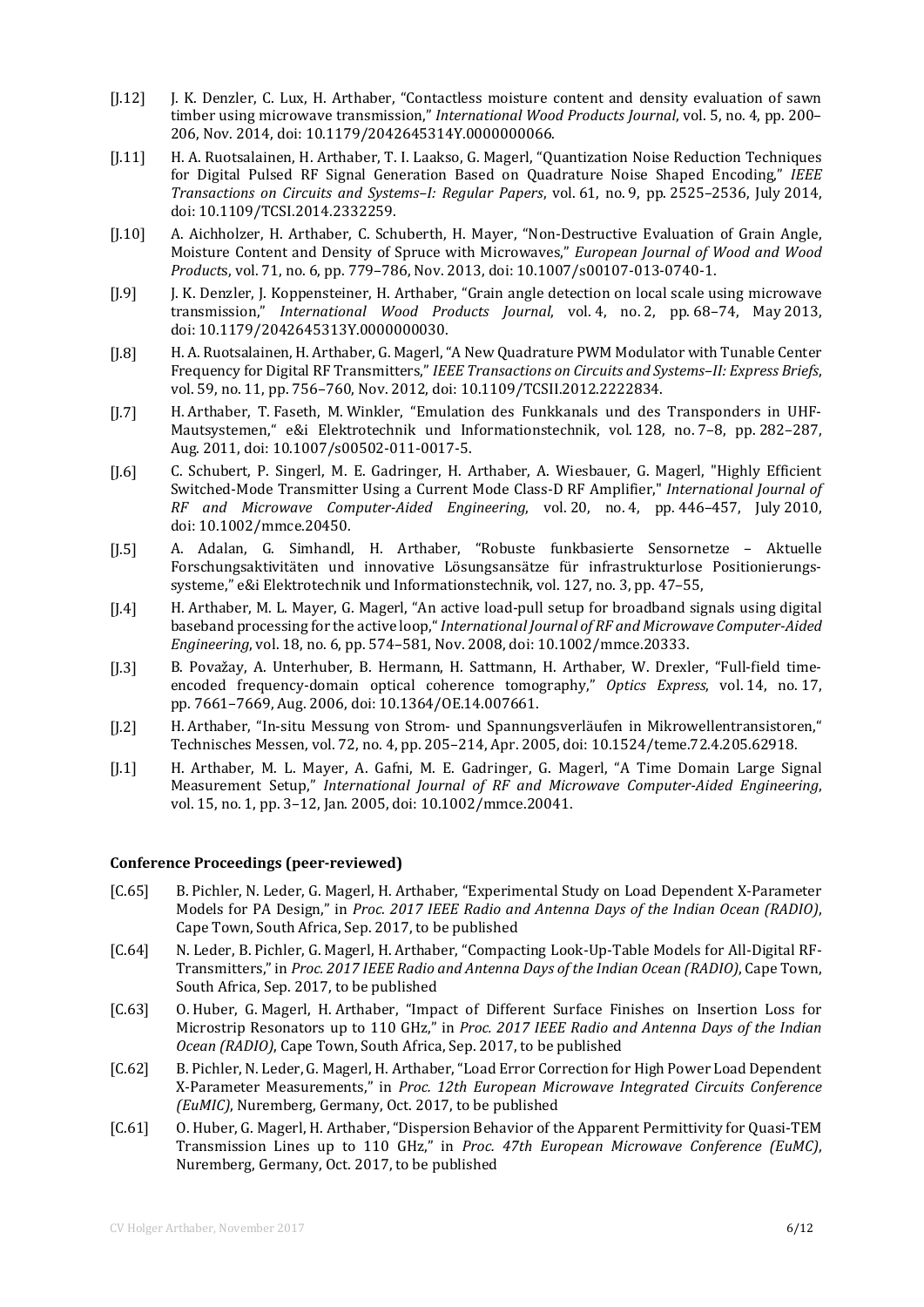- [C.60] N. Leder, B. Pichler, G. Magerl, H. Arthaber, "Robust Verification of Look-Up-Table-Based Models for All-Digital RF-Transmitters," in *Proc. 12th European Microwave Integrated Circuits Conference (EuMIC)*, Nuremberg, Germany, Oct. 2017, to be published
- [C.59] F. Galler, S. Hinteregger, T. Faseth, N. Leder, G. Magerl, H. Arthaber, "Performance Evaluation and Verification of Spread-Spectrum Based UHF RFID Ranging," in *2017 IEEE International Conference on RFID (RFID)*, pp. 124–129, Phoenix, USA, May 2017, doi: 10.1109/RFID.2017.7945597
- [C.58] S. Hinteregger, J. Kulmer, M. Goller, F. Galler, H. Arthaber, K. Witrisal, "UHF-RFID Backscatter Channel Analysis for Accurate Wideband Ranging," in *2017 IEEE International Conference on RFID (RFID)*, pp. 117–123, Phoenix, USA, May 2017, doi: 10.1109/RFID.2017.7945596
- [C.57] E. Auerbach, S. Gider, G. Albuquerque, N. Leder, H. Arthaber, D. Süss, "High-frequency modes of the dual free layer sensor," in *2017 IEEE International Magnetics Conference (INTERMAG)*, Dublin, Ireland, April 2017, doi: 10.1109/INTMAG.2017.8007851
- [C.56] B. Pichler, N. Leder, G. Magerl, H. Arthaber, "On the Dependability of Load Dependent X-Parameter Models for Varying Loads," in *The International Workshop on Integrated Nonlinear Microwave and Millimetre-wave Circuits (INMMiC)*, Graz, Austria, Apr. 2017, doi: 10.1109/INMMIC.2017.7927306
- [C.55] N. Leder, B. Pichler, G. Magerl, H. Arthaber , "Delay Compensation and Tracking for All-Digital RF-Transmitter Models," in *The International Workshop on Integrated Nonlinear Microwave and Millimetre-wave Circuits (INMMiC)*, Graz, Austria, Apr. 2017, doi: 10.1109/INMMIC.2017.7927307
- [C.54] E. Auerbach, N. Leder, S. Gider, D. Suess, H. Arthaber, "Characterization of Dynamic Nonlinear Effects in MTJ-Based Magnetic Sensors," in *The International Workshop on Integrated Nonlinear Millimetre-wave* doi: 10.1109/INMMIC.2017.7927309
- [C.53] O. Huber, T. Faseth, H. Arthaber, E. Schlaffer, "Optimized Launching Pads for Investigating Transmission Line Losses for Different Surface Finishes of RF-PCBs up to 110 GHz," in *Proc. IEEE International Microwave and RF conference (IMaRC)*, Hyderabad, India, pp. 165–168, Dec. 2015, doi: 10.1109/IMaRC.2015.7411371.
- [C.52] N. Leder, B. Pichler, H. Ruotsalainen, T. Faseth, H. Arthaber, "On nonlinear memory effects in all digital RF-transmitters," in *Proc. IEEE International Microwave and RF conference (IMaRC)*, Hyderabad, India, pp. 300–303, Dec. 2015, doi: 10.1109/IMaRC.2015.7411377
- [C.51] P. Krivic, G. Radosavljevic, S. Birgermajer, N. Cselyuszka, H. Arthaber, "Design and Fabrication of the Bosma Stripline Circulator in LTCC Technology," in *Proc. International Conference on Microwaves, Communications, Antennas and Electronic Systems (COMCAS)*, Tel Aviv, Israel, Nov. 2015, doi: 10.1109/COMCAS.2015.7360454.
- [C.50] F. Galler, T. Faseth, H. Arthaber, "Implementation aspects of an SDR based EPC RFID reader testbed," in *2015 International EURASIP Workshop on RFID Technology (EURFID'15)*, Rosenheim, Germany, pp. 94–97, Oct. 2015, doi: 10.1109/EURFID.2015.7332391.
- [C.49] N. Leder, B. Pichler, H. Ruotsalainen, T. Faseth, H. Arthaber, "Nonlinear Simulation of Digital RF Transmitters Under Modulated Excitation," in *The International Workshop on Integrated Nonlinear Millimetre-wave* doi: 10.1109/INMMIC.2015.7330359.
- [C.48] B. Pichler, N. Leder, T. Faseth, H. Arthaber, "Calibration Method for Coupler Based Time Domain Waveform Measurements," in *The International Workshop on Integrated Nonlinear Microwave and Millimetre-wave* doi: 10.1109/INMMIC.2015.7330363.
- [C.47] D. Bachmann, N. Leder, M. Rösch, G. Scalari, M. Beck, H. Arthaber, J. Faist, K. Unterrainer, J. Darmo,"Broadband quantum cascade laser based terahertz amplifier with an integrated emitter," in *EQEC 2015 - Conference Digest CLEO Europe 2015*, München, Deutschland, June 2015, ISBN: 978- 1-4673-7475-0.
- [C.46] D. Bachmann, N. Leder, M. Rösch, M. Beck, H. Arthaber, J. Faist, K. Unterrainer, J. Darmo, ["Amplification of broadband terahertz pulses in a quantum cascade heterostructure,"](http://dx.doi.org/10.1364/CLEO_SI.2015.SM1H.6) in *Abstracts in Laser Science to Photonic Applications CLEO 2015*, San Jose, CA, USA, May 2015, doi: 10.1364/CLEO\_SI.2015.SM1H.6.
- [C.45] F. Galler, T. Faseth, H. Arthaber, "SDR based EPC UHF RFID Reader DS-SS Localization Testbed," in *Proc. IEEE Wireless and Microwave Technology Conference WAMICON*, Cocoa Beach, USA, Apr. 2015, doi: 10.1109/WAMICON.2015.7120382.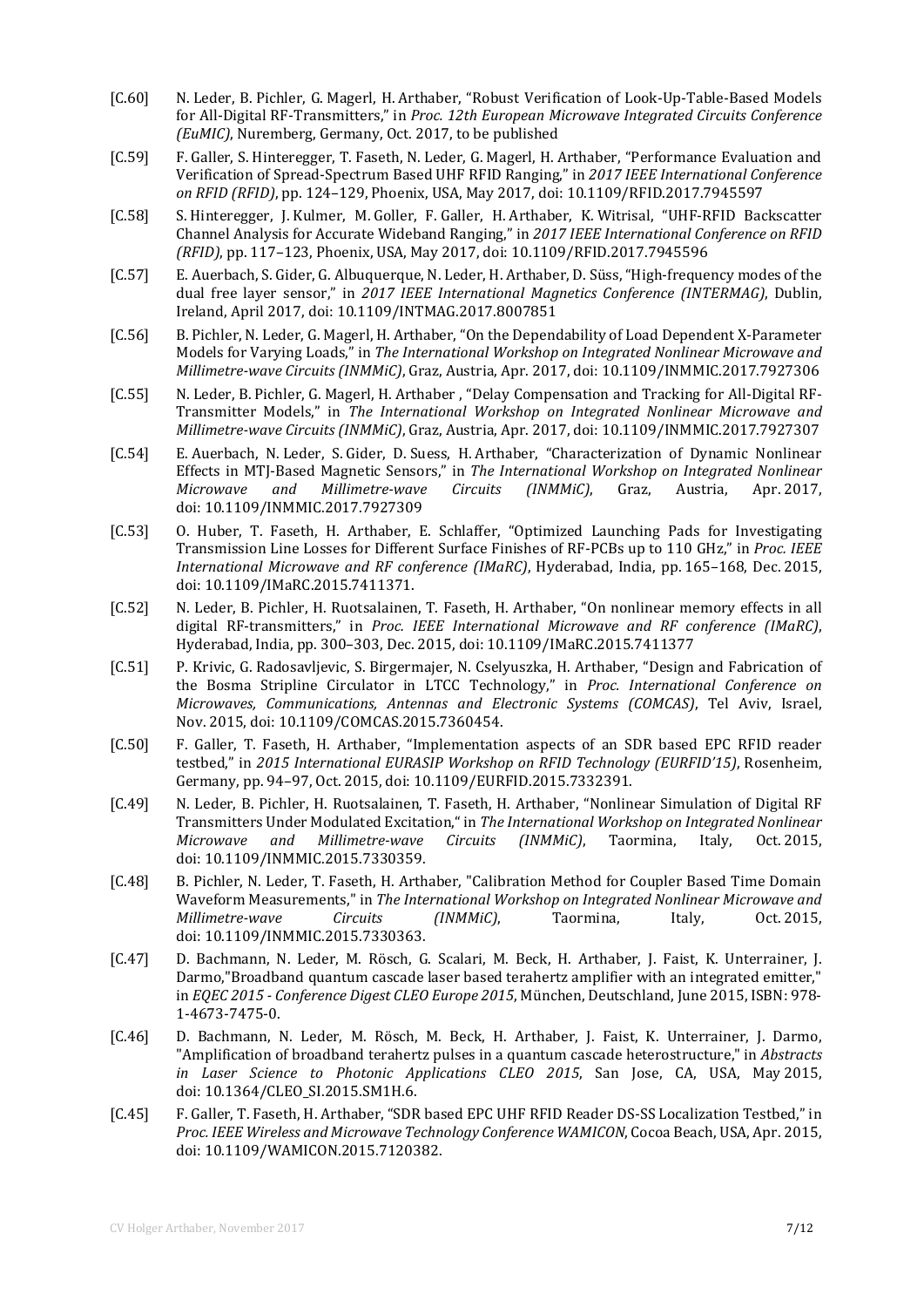- [C.44] N. Leder, T. Faseth, H. Ruotsalainen, H. Arthaber, "Computationally efficient table based modeling for digital RF transmitters," in *Proc. IEEE Wireless and Microwave Technology Conference WAMICON*, Cocoa Beach, USA, Apr. 2015, doi: 10.1109/WAMICON.2015.7120371.
- [C.43] O. Huber, T. Faseth, H. Arthaber, E. Schlaffer, "Characterization of Printed Circuit Board Material & Manufacturing Technology for High Frequency Applications up to 110 GHz," in *Proc. IEEE Wireless and Microwave Technology Conference (WAMICON)*, Cocoa Beach, USA, Apr. 2015, doi: 10.1109/WAMICON.2015.7120406.
- [C.42] B. Pichler, N. Leder, T. Faseth, H. Arthaber, G. Magerl, "Efficiency Enhanced Switched Mode Power Amplifier for Digital RF Transmitters," in *Proc. IEEE Wireless and Microwave Technology Conference (WAMICON)*, Cocoa Beach, USA, Apr. 2015, doi: 10.1109/WAMICON.2015.7120392.
- [C.41] D. Bachmann, N. Leder, M. Rösch, G. Scalari, M. Beck, H. Arthaber, J. Faist, K. Unterrainer, J. Darmo, "Broadband terahertz amplification in a heterogeneous quantum cascade structure," in *International Workshop on Optical Terahertz Science and Technology (OTST 2015)*, San Diego, CA, USA, Mar. 2015.
- [C.40] O. Huber, T. Faseth, H. Arthaber, E. Schlaffer, "Characterization of Printed Circuit Board Material & Manufacturing Technology for High Frequency Applications", in *IPC APEX EXPO 2015*, San Diego, USA, pp. 1–11, Feb. 2015.
- [C.39] N. Leder, T. Faseth, H. A. Ruotsalainen, H. Arthaber, "Characterization and Modeling of Pulse Drivers for Switch Mode Power Amplifier Measurements," in *Proc. IEEE Topical Conference on Power Amplifiers for Wireless and Radio Applications (PAWR)*, San Diego, USA, pp. 1–4, Jan. 2015, doi: 10.1109/PAWR.2015.7139213.
- [C.38] B. Pichler, N. Leder, T. Faseth, H. Arthaber, "Design of a PWM Driven Continuous Mode Class F Amplifier using Harmonic Load Pull Measurements," in *Proc. Mediterranean Microwave Symposium (MMS)*, Marrakesh, Morocco, pp. 1–3, Dec. 2014, doi: 10.1109/MMS.2014.7088942.
- [C.37] N. Leder, T. Faseth, H. A. Ruotsalainen, H. Arthaber, "Nonlinear Modeling and Model-Validation for Digital Switched Mode RF Power Amplifiers," in *Proc. Mediterranean Microwave Symposium (MMS)*, Marrakesh, Morocco, pp. 73, Dec. 2014, doi: 10.1109/MMS.2014.7088934.
- [C.36] B. Haindl, J. Meser, S. Müller, H. Arthaber, T. Faseth, M. Zaisberger, "LDACS1 Conformance and Compatibility Assessment," in *33rd Digital Avionics Systems Conference Proc.*, Colorado Springs, USA, pp. 5-9, Oct. 2014, doi: 10.1109/DASC.2014.6979447.
- [C.35] D. Bachmann, M. Krall, M. Rösch, G. Scalari, N. Leder, H. Arthaber, M. Beck, J. Faist, K. Unterrainer, J. Darmo, "Towards a broadband metal-metal terahertz quantum cascade laser amplifier," in *Technical Digest International Quantum Cascade Lasers School & Workshop (IQCLSW 2014)*, Policoro, Italy, Sept. 2014, ISBN 978-1-4799-3454-6.
- [C.34] H. A. Ruotsalainen, N. Leder, H. Arthaber, G. Magerl, "Behavioral modeling of digital transmitters with time delay neural networks," in *Proc. IEEE International Microwave Symposium 2014 (IMS)*, Tampa Bay, USA, pp. 1–4, June 2014, doi: 10.1109/MWSYM.2014.6848253.
- [C.33] N. Leder, H. Arthaber, H. A. Ruotsalainen, "Characterization and Optimization of Pulse Drivers for Switched Mode Power Amplifier Measurements," in *Integrated Non-linear Microwave and Millimetre-wave Circuits Workshop 2014, INMMIC*, Leuven, Belgium, pp. 1-3, Apr. 2014, doi: 10.1109/INMMIC.2014.6815107.
- [C.32] P. Gentner, H. Arthaber, A. L. Scholz, C. F. Mecklenbräuker, "Passive MEMS Antenna Structures for an Hybrid UHF/UWB RFID Tag," in *2014 8th European Conference on Antennas an Propagation*  pp. 3643-3646, doi: 10.1109/EuCAP.2014.6902619.
- [C.31] H. A. Ruotsalainen, H. Arthaber, G. Magerl, "Quantization Noise Cancelation Scheme for Digital Quadrature RF Pulse Encoding," in *IEEE MTT-S International Microwave Symposium Digest*, Seattle, USA, pp. 1–4, July 2013, doi: 10.1109/MWSYM.2013.6697367.
- [C.30] H. A. Ruotsalainen, H. Arthaber, "Evaluation of Quadrature PWM Modulator Performance for Digital Wideband Transmitters," in *Proc. 42nd European Microwave Conference (EuMC)*, Amsterdam, The Netherlands, pp. 1308–1311, Oct./Nov. 2012, ISBN 978-2-87487-027-9.
- [C.29] S. Diernberger, J. Freudenthaler, H. Prossinger, H.-P. Bantleon, H. Arthaber, "Tongue impact on a midpalatal device in Children," in *88th Congress of the European Orthodontic Society*, Santiago de Compostela, Spain, June 2012.
- [C.28] M. Winkler, T. Faseth, J. Steininger, H. Arthaber, "Implementation of a receiver for an EPC tag emulator for performance evaluation," in *Proc. 41st European Microwave Conference (EuMC)*, Manchester, United Kingdom, pp. 119–122, Oct. 2011, ISBN 978-1-61284-235-6.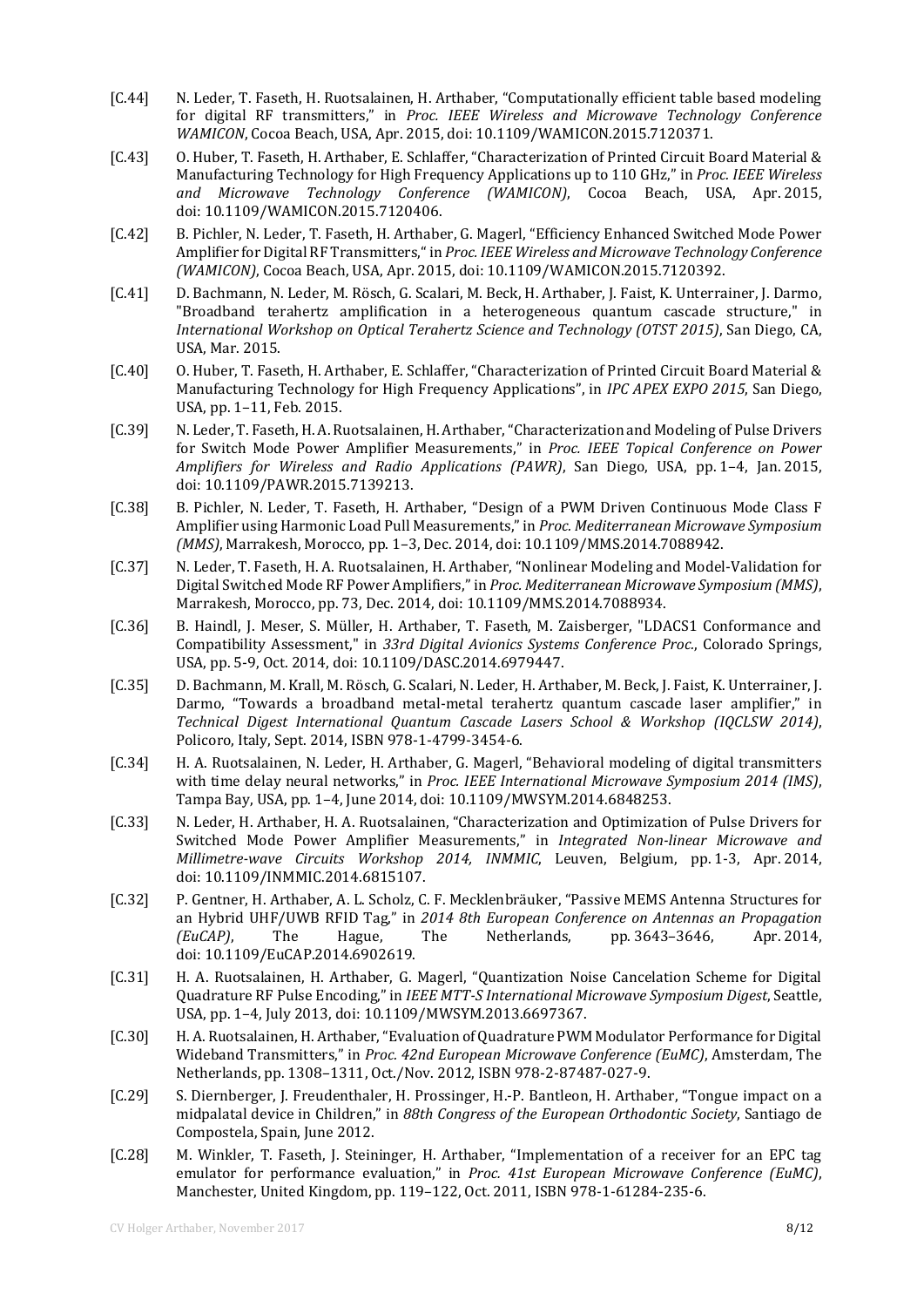- [C.27] T. Faseth, M. Winkler, H. Arthaber, G. Magerl, "The influence of multipath propagation on phasebased narrowband positioning principles in UHF RFID," in *IEEE Topical Conference on Antennas and Propagation in Wireless Communications (APWC)*, Torino, Italy, pp. 1144–1147, Sept. 2011, doi: 10.1109/APWC.2011.6046829.
- [C.26] P. Gentner, M. Wiessflecker, H. Arthaber, A. L. Scholz, C. F. Mecklenbräuker, "Measured Wideband Near-field Characteristics of an UWB RFID Tag with On-Chip Antenna," in *Proc. IEEE International Ultra-Wideband,* doi: 10.1109/ICUWB.2011.6058890.
- [C.25] M. Winkler, T. Faseth, H. Arthaber, G. Magerl, "An UHF RFID Tag Emulator for Precise Emulation of the Physical Layer," in *Proc. 40th European Microwave Conference 2010*, Paris, France, pp. 1750– 1753, Sept. 2010, ISBN 978-1-4244-7232-1.
- [C.24] M. Winkler, T. Faseth, H. Arthaber, "Implementation of an EPC Tag Emulator for Reproduction of Worst Case Scenarios," in *Workshop Proceedings Third International EURASIP Workshop on RFID Technology*, Cartagena, Spain, pp. 70–73, Sept. 2010, ISBN 978-84-96997-47-9.
- [C.23] T. Faseth, M. Winkler, C. Schuberth, H. Arthaber, G. Magerl, "Design and Implementation of a Wireless Link Coupled Channel Emulator for DSRC Wireless Systems," in *Proc. IEEE International Microwave Symposium 2010*, Anaheim, California, USA, pp. 1632–1635, May 2010, doi: 10.1109/MWSYM.2010.5517792.
- [C.22] M. E. Gadringer, T. Faseth, C. Schuberth, H. Arthaber, G. Magerl, "Broadband Baseband Amplifier for a Direct Conversion Measurement Receiver," in *Tagungsband zur Informationstagung Mikroelektronik 10*, Vienna, Austria, pp. 203–207, Apr. 2010, ISBN 978-3-85133-055-7.
- [C.21] C. Schuberth, P. Singerl, H. Arthaber, M. Gadringer, G. Magerl, "Design of a Current Mode Class-D RF Amplifier Using Load Pull Techniques," in *Proc. IEEE International Microwave Symposium 2009*, Boston, USA, pp. 1521–1524, June 2009, doi: 10.1109/MWSYM.2009.5165998.
- [C.20] H. Arthaber, C. Schuberth, "A UHF RFID Channel Emulator Hardware for Playback of Measured Link-Scenarios," in *Proc. IEEE International RFID Conference 2009*, Orlando, USA, pp. 34–41, Apr. 2009, doi: 10.1109/RFID.2009.4911206.
- [C.19] A. Adalan, H. Arthaber, C. Mecklenbräuker, "Through-wall Human Respiration Detection with IEEE 802.15.4a Compliant Pulses," in *Proc. 4th IEEE UWB Forum Sensing Communications*, Vienna, Austria, 13 p, Apr. 2009.
- [C.18] H. Arthaber, C. Schuberth, "A Channel Emulator for UHF RFID Systems," in *Proc. IEEE Radio and Conference 2009*, San Diego, California, USA, doi: 10.1109/RWS.2009.4957402.
- [C.17] H. Arthaber, C. Schuberth, "An 868/915 MHz UHF RFID Channel Emulator for the Evaluation of Tag/Reader/System-Performance," in *Tagungsband zur Informationstagung Mikroelektronik 08*, Vienna, Austria, pp. 289–295, Oct. 2008, ISBN 978-3-85133-049-6.
- [C.16] A. Adalan, H. Arthaber, "A Modular RFID Test-Bed with Active RX/TX-Decoupling," in *Tagungsband zur Informationstagung Mikroelektronik 08*, Vienna, Austria, pp. 263–268, Oct. 2008, ISBN 978-3- 85133-049-6.
- [C.15] S. Diernberger, H. Arthaber, J. Freudenthaler, H.-P. Bantleon, "Tongue Force during Swallowing: A Reliability Study," in *Proc. 84th European Orthodontic Congress*, Lisbon, Portugal, June 2008.
- [C.14] D. D. Silveira, H. Arthaber, P. L. Gilabert, G. Magerl, E. Bertran, "Application of Optimal Delays Selection on Parallel Cascade Hammerstein Models for the Prediction of RF-Power Amplifier Behavior," in *Asia-Pacific Microwave Conference (APMC-06) Proceedings*, Yokohama, Japan, pp. 283–286, Dec. 2006, doi: 10.1109/APMC.2006.4429423.
- [C.13] M. Mayer, H. Arthaber, G. Magerl, D. Köther, J. Lees, J. Benedikt, P. J. Tasker, "Advanced Load Pull Systems," in *IEE Workshop on 'High Efficiency Power Amplifier Design for Next Generation Wireless Applications'*, Cambridge, United Kingdom, pp. 27–33, May 2006, doi: 10.1049/ic:20060002.
- [C.12] C. Schuberth, H. Arthaber, M. Mayer, G. Magerl, R. Quay, Friedbert van Raay, "Load Pull Characterization Of GaN/AlGaN HEMTs," *in Proc. Integrated Non-linear Microwave and Millimetrewave Circuits Workshop 2006, INMMIC*, Aveiro, Portugal, pp. 180–182, Jan. 2006, doi: 10.1109/INMMIC.2006.283541.
- [C.11] D. D. Silveira, M. Gadringer, H. Arthaber, G. Magerl, "RF-Power Amplifier Characteristics Determination using Parallel Cascade Wiener Models and Pseudo-Inverse Techniques," in *Asia Pacific Microwave Conference (APMC-05) Proceedings*, Suzhou, China, pp. 204–208, Dec. 2005, doi: 10.1109/APMC.2005.1606224.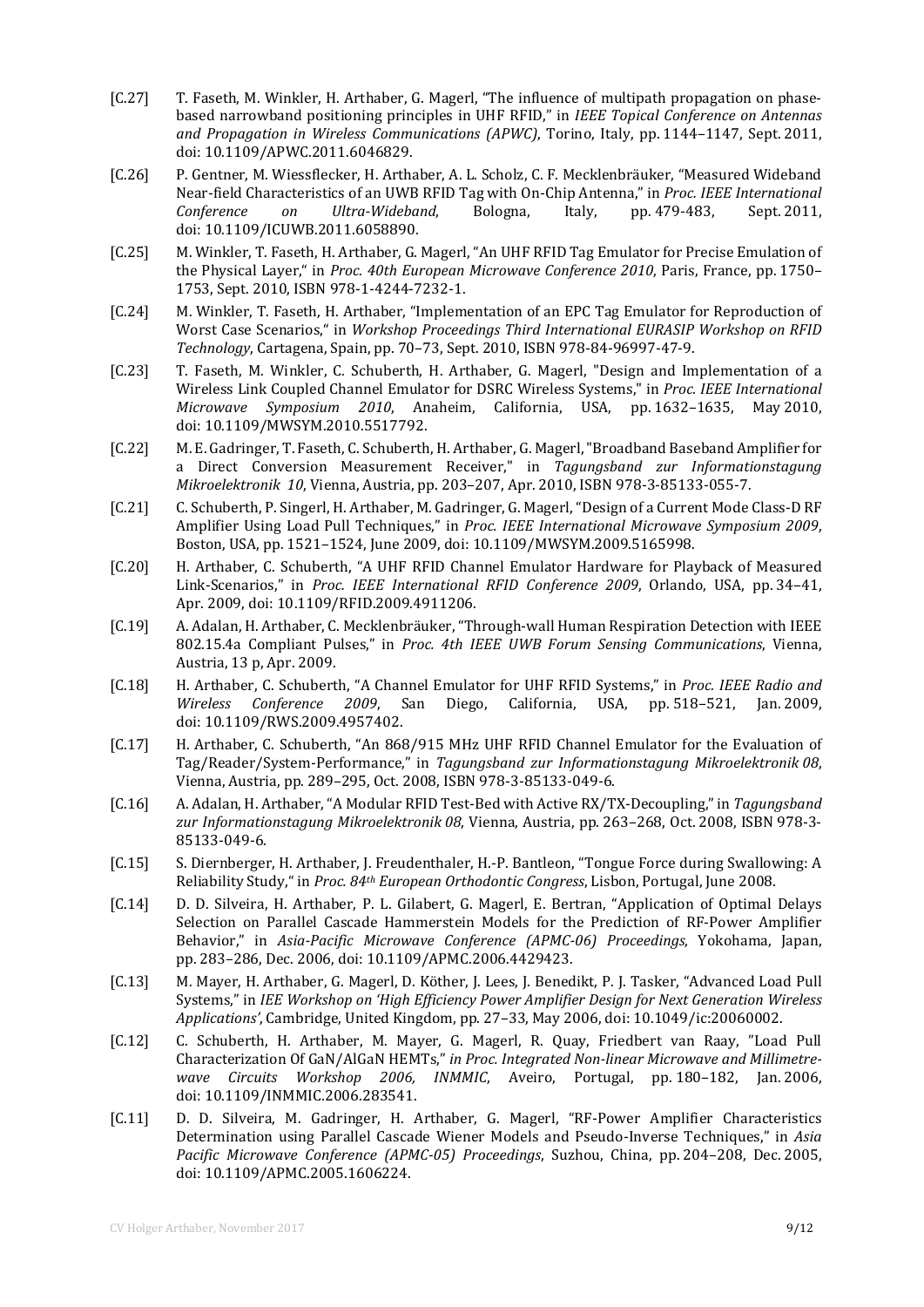- [C.10] D. D. Silveira, M. Gadringer, H. Arthaber, M. Mayer, G. Magerl, "Modeling, Analysis and Classification of a PA based on Identified Volterra Kernels," in *European Microwave Week 2005 Conference Proceedings*, Paris, France, pp. 405–408, Oct. 2005, ISBN 2-9600551-0-1.
- [C.9] E. Aschbacher, H. Arthaber, M. Rupp, "A fast Algorithm for Digital Pre-Distortion of Nonlinear Power Amplifiers," in *Proc. 13th European Signal Processing Conference EUSIPCO*, Antalya, Turkey, Sept. 2005, ISBN 978-160-4238-21-1.
- [C.8] H. Arthaber, M. L. Mayer, G. Magerl, "Dynamic Load Line Measurement of an Actively Terminated Harmonic Controlled Amplifier," in *Integrated Non-linear Microwave and Millimetre-wave Circuits Workshop 2004*, Rome, Italy, pp. 35–38, Nov. 2004, ISBN: 88-88748-34-2.
- [C.7] M. L. Mayer, H. Arthaber, M. E. Gadringer, "Linearization Techniques," in *Proc. IEEE Compound Semiconductor IC Symposium 2004*, Monterey, USA, pp. 1–76, Oct. 2004.
- [C.6] H. Arthaber, M. L. Mayer, G. Magerl, "A Broadband Active Harmonic Load-Pull Setup with a Modulated Generator as Active Load," in *Proc. European Microwave Conference 2004*, Amsterdam, Netherlands, pp. 685–688, Oct. 2004, ISBN: 1-58053-994-7.
- [C.5] H. Arthaber, "In-situ Messung von Strom- und Spannungsverläufen in Mikrowellentransistoren," in *XVIII. Messtechnisches Symposium des Arbeitskreises der Hochschullehrer für Messtechnik e.V.*, Freiburg, Germany, pp. 87-103, Oct. 2004, ISBN: 3-8322-3190-0.
- [C.4] M. E. Gadringer, H. Arthaber, G. Magerl, "Feedforward amplifier using power sensors for the loop balancing," in *IEEE Proceedings 33rd European Microwave Conference 2003*, Munich, Germany, pp. 1223–1226, Oct. 2003, doi: 10.1109/EUMA.2003.340800.
- [C.3] M. E. Gadringer, H. Arthaber, G. Magerl, "Loop controller for a feedforward amplifier minimizing the measured power signal," in *Proc. IEEE Radio and Wireless Conference 2003*, Boston, Massachusetts, USA, pp. 281–284, Aug. 2003, doi: 10.1109/RAWCON.2003.1227947.
- [C.2] F. Schlögl, H. Zimmermann, H. Dietrich, H. Arthaber: "Operational amplifier with bulk regulator for extended input-voltage range in digital 120nm CMOS Technology," in *Austrochip Tagungsband 2002*, Graz, Austria, pp. 83–86, April 2002.
- [C.1] H. Arthaber, A. F. Molisch, E. Bonek, J. S. Hammerschmidt, "Diversity techniques and spatial preprocessing for existing GSM mobile terminals," in *Proc. International Conference on Telecommunications 2000 (ICT 2000)*, Acapulco, Mexico, pp. 1045–1050, May 2000, ISBN: 968-36- 7763-0.

#### **Invited Talks**

- [I.12] H. Arthaber, K. Witrisal, "Ranging and Positioning of UHF RFID Tags," in *RAIN Alliance Meeting*, Leibnitz, Austria, pp. 1–26, Feb. 2016
- [I.11] H. Arthaber, T. Faseth, M. Winkler, "Emulation of the Radio-Link and the Transponder in UHFbased Electronic Toll Collection Systems," in *Informationstechnisches Kolloquium "Funknetze für die Mobilität der Zukunft"*, Vienna, Austria, pp. 1–49, May 2011.
- [I.10] H. Arthaber, "Active Load-Pull Using Broadband Signals," in *Proc. WHMO4 Advanced Non-Linear Characterization of RF and Microwave Components (Workshop European Microwave Conference)*, Rome, Italy, Sept. 2009.
- [I.9] H. Arthaber, "Load/Source Pulling", Johannes Kepler University, Linz, Austria, March 2009
- [I.8] H. Arthaber, C. Schuberth, G. Magerl, "A low cost resonant tuner assembly for automatic harmonic load-pull measurements," in *Proc. Target Days (TARGET)–2007*, Monte Porzio Catone, Italy, pp. 73–78, Dec. 2007, ISBN 978-88-548-1486-8.
- [I.7] H. Arthaber, "Broadband Source and Load Pulling Technique," in *Europ. Microwave Week 2007, shortcourse Notes, SCM1: RF Device Characterisation (TARGET)*, Munich, Germany, pp. 127–153, Oct. 2007.
- [I.6] M. Mayer, H. Arthaber, G. Magerl, D. Köther, J. Lees, J. Benedikt, P. J. Tasker, "Advances in Load Pulling," in *TARGET Days 2006 Book of Proceedings*, Frascati, Italy, pp. 37-40, Oct. 2006, ISBN 3- 902477-07-5.
- [I.5] H. Arthaber, "RF Power Amplifier Implementation Issues," in *TARGET Summer School on Linear Power Amplifier Design & Wireless Systems*, Castelldefels, Spain, July 2006, ISBN 978-84-611- 9755-2.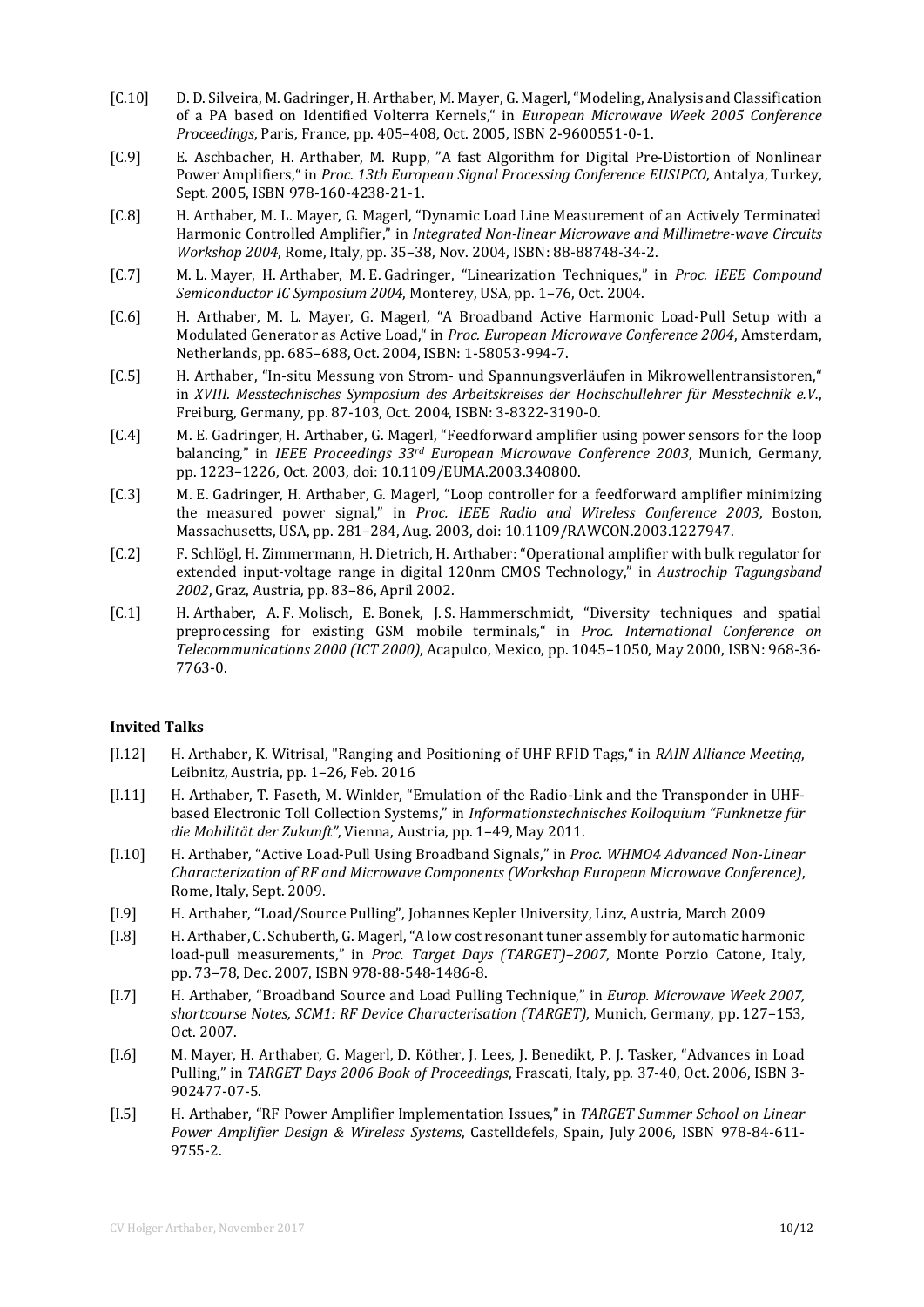- [I.4] M. Mayer, H. Arthaber, G. Magerl, D. Barataud, J.-P. Teyssier, B. Bunz, G. Kompa, F. Verbeyst, M. Vanden Bossche, "Active Load-Pull Measurements," in *Proc. WSGAAS01 Black Box Modelling based on Vectorial Large Signal Network Analysis (Workshop European Microwave Week)*, Paris, France, pp. 53–85, Oct. 2005.
- [I.3] M. Mayer, H. Arthaber, G. Magerl, D. Barataud, J.-P. Teyssier, B. Bunz, G. Kompa, F. Verbeyst, M. Vanden Bossche, "Advances in Active Load-Pull Systems," in *IMS 2005 Workshop and Tutorial Notes (IEEE MTT-S International Microwave Symposium)*, Long Beach, USA, June 2005.
- [I.2] H. Arthaber, "Source and Load Pulling," in *TARGET Winter School on Device Characterisation and Modelling*, Vienna, Austria, pp. 1–64, Mar. 2005.
- [I.1] H. Arthaber, G. Magerl, "Load Pull Systems," in *EEEfCOM Workshop*, Ulm, Germany, pp. 1-25, May 2004.